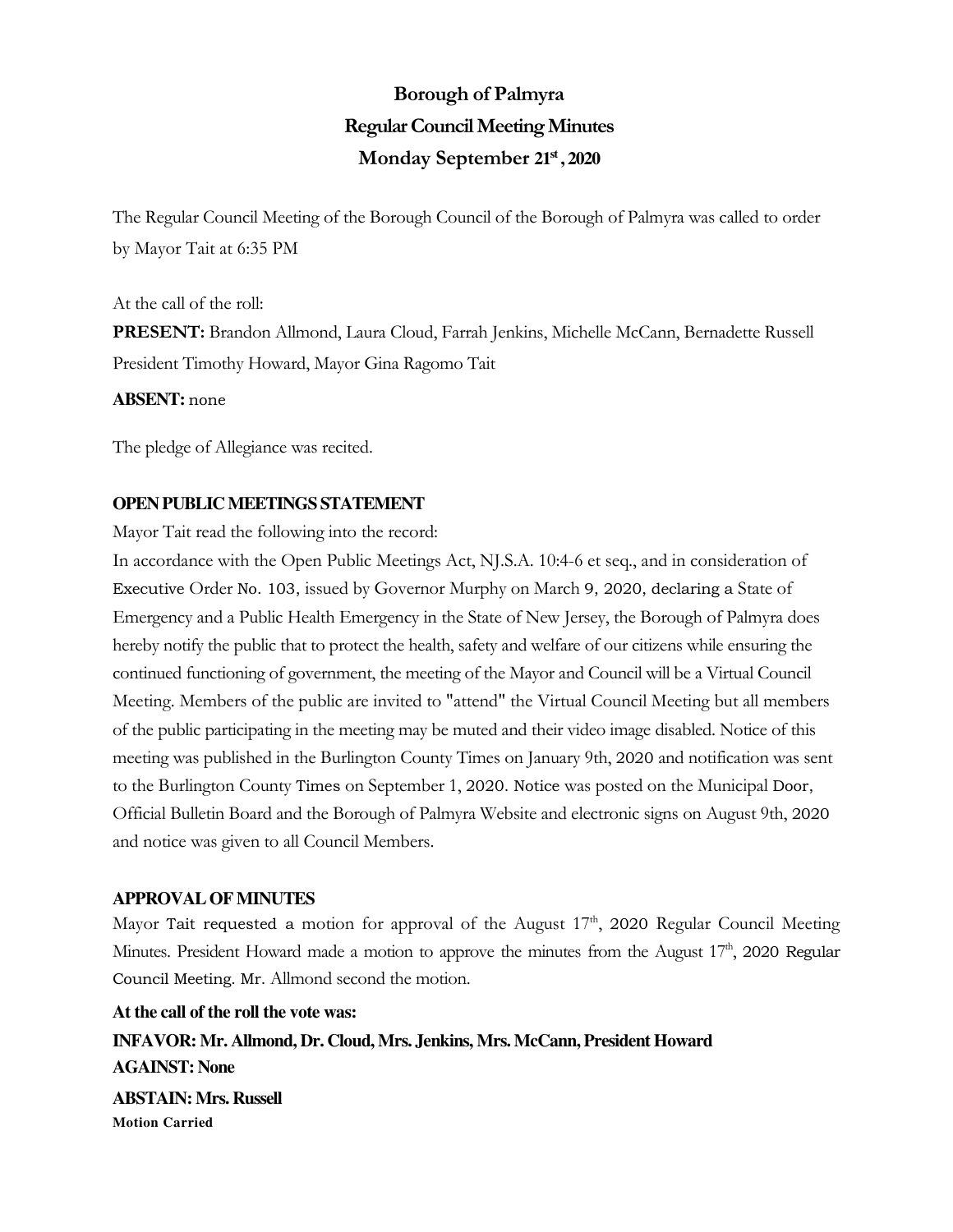## **CORRESPONDENCE**

Municipal Clerk, Ms. Jackson acknowledged the following correspondence received; Resident Letter — 8 West Henry Street Letter- Linda Hynes, Burlington County Freeholder Letter of Resignation - Patrolman Michael Hynes Email of Not returning/resignation of Substitute Crossing Guard — Kelli Donovan

Mayor Tait requested a motion to accept the resignation letters/email of Michael Hynes and Kelli Donovan. President Howard made a motion to accept the resignation letters. Mrs. Russell second the motion.

## **At the call of the roll: All voted in favor of the motion**

Thank-You Letter - John Gural Email — Angela Grevera Email — Amy E Chack, Municipal Court Division Manager, Burlington Vicinage Letter — William **H** Lesser, CRS Coordinator, Federal Insurance and Mitigation Administration Email- Bob Weekley, Morgan Avenue

## **PROCLAMATION**

Mayor Tait read the following proclamation regarding Constitution Week September 17th thru September 23<sup>th</sup>, 2020 into the record:

## **PROCLAMATION FOR CONSTITUTION WEEK**

**WHEREAS:** September 17, 2020, marks the two hundred and thirty-third anniversary of the drafting of the Constitution of the United States of America by the Constitutional Convention; and **WHEREAS:** It is fitting and proper to accord official recognition to this magnificent document and its memorable anniversary; and to the patriotic celebrations which will commemorate the occasion; and **WHEREAS:** Public Law 915 guarantees the issuing of a proclamation each year by the President of the United States of America designating September 17 through 23 as Constitution Week, **NOW, THEREFORE I,** Gina Ragomo Tait by virtue of the authority vested in me as Mayor of the Borough of Palmyra in the County of Burlington, in the State Of New Jersey do hereby proclaim the

week of September 17 through 23 as:

## CONSTITUTION WEEK

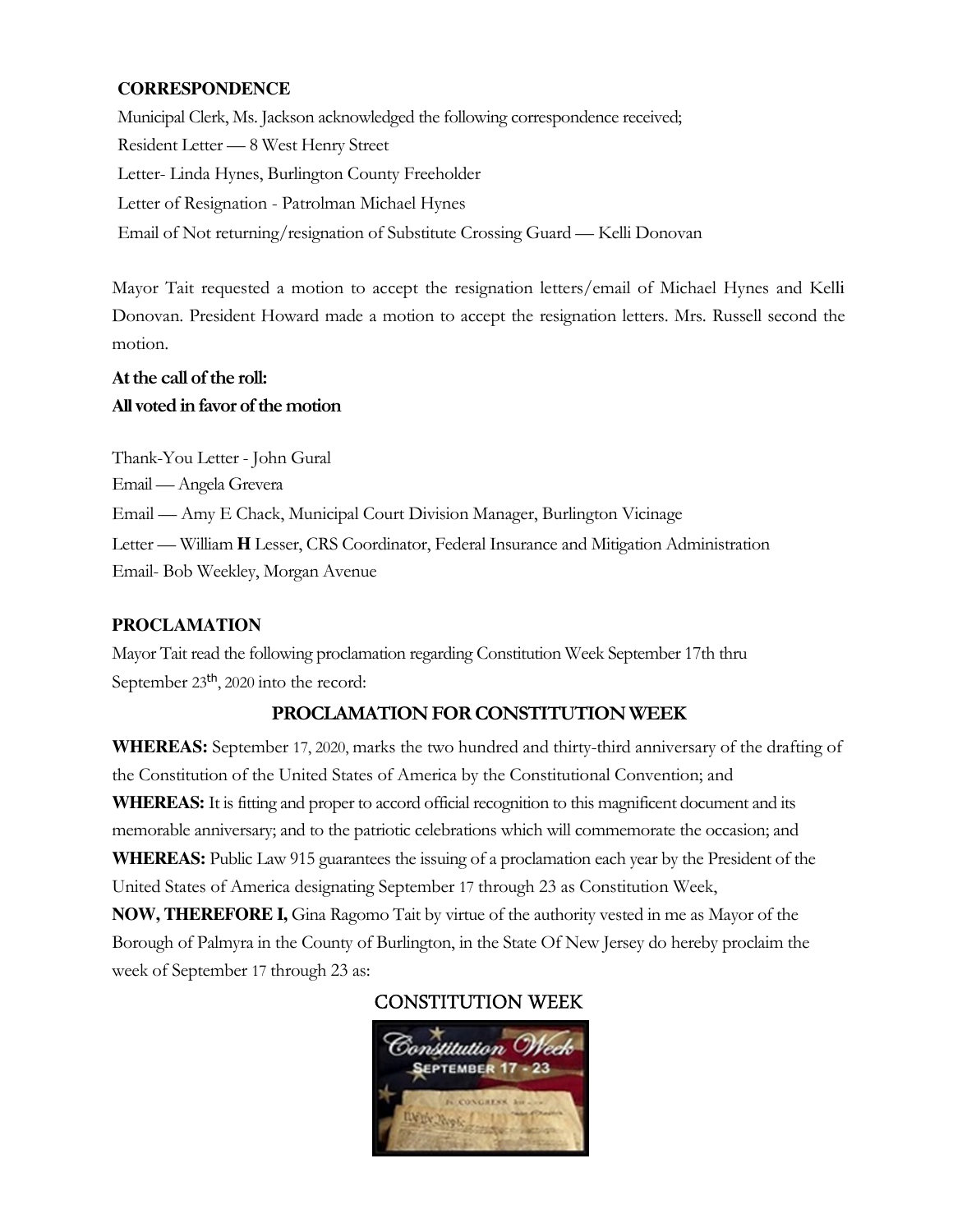and ask our citizens to reaffirm the ideals the Framers of the Constitution had in 1787 by vigilantly protecting the freedoms guaranteed to us through this guardian of our liberties, remembering that lost rights may never be regained, and reflect on the privilege of being an American with all the rights and responsibilities which that privilege involves.

**IN WITNESS WHEREOF,** I have hereunto set my hand and caused the Seal of the Borough of Palmyra to be affixed this 21st day of September in the year of our Lord two thousand twenty. Gina Ragomo Tait, Mayor of the Borough of Palmyra

## **REDEVELOPMENT**

## Rt. 73 South Redevelopment Area- Update

**Resolution 2020-173,** Resolution to Authorize the Execution of a Redevelopment Agreement between the Borough of Palmyra and Palmyra Urban Renewal Entity, LLC Pursuant to the Local Redevelopment and Housing Law N.J.S.A. 40A:12A-1 et. seq.

Mr. Gural introduced Mr. Glen Stock and Mr. Jay Wolfkind members of the redevelopment team representing the redevelopers of the Rt. 73 Redevelopment area. Mr. Gural stated, last week, the Land Use Board determined that the amended redevelopment plan was in compliance with the Master Plan and passed a resolution to that effect. Mr. Gural noted that the agenda tonight also is the second reading of Ordinance 2020-09, the adoption of the redevelopment amendment and supplement to the Rt. 73 South Redevelopment Plan established by Ordinance 2003-7 and Ordinance 200546A. Mayor Tait thanked everyone for all the work that was put in get where we are today.

Mayor Tait requested a motion to approve resolutions 2020-173. President Howard made a motion to approve Resolutions 2020473. Mr. Allmond seconded the motion.

## **At the call of the roll, the vote was: INFAVOR: Mr. Allmond, Dr. Cloud, Mrs. Jenkins, Mrs. McCann, Mrs. Russell, President Howard AGAINST: None**

## **Motion Carried, Resolution 2020-173 was approved**

Mayor Tait then signed the redevelopment agreement on behalf of the Borough of Palmyra with Palmyra Urban Renewal Entity, LLC.

Mr. Gural indicated some of the highlights included with the agreement;

- Payment of the \$300,000.00 lien on the Fillit property; \$50,000.00 to be paid upon execution on the Redevelopment agreement
- \$600,000.00 for replacement of the soccer turf field at Legion Field
- \$250,000.00 for Neighborhood Preservation and Community Development programs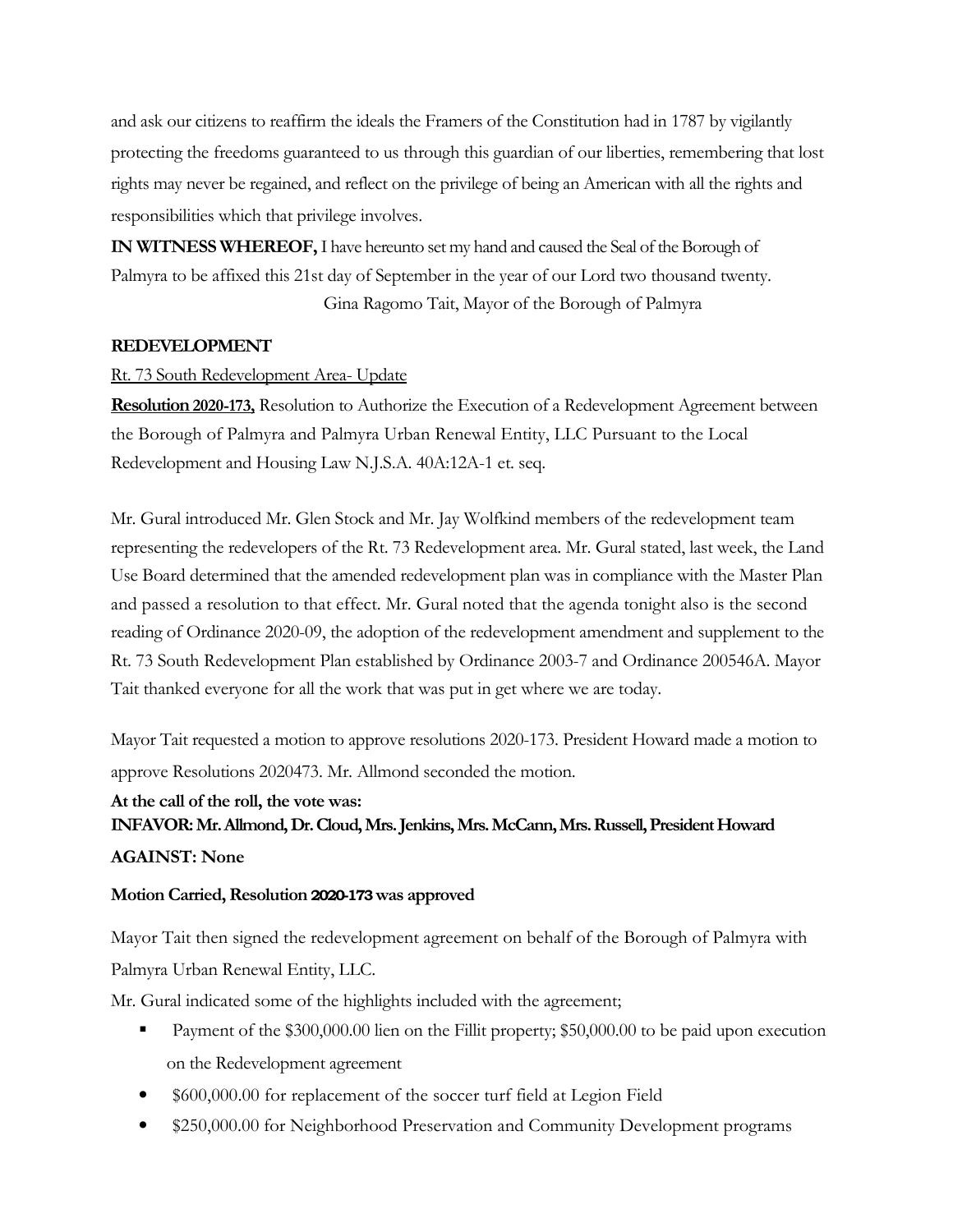- Job Fair and hiring preference for Palmyra residents
- A \$4,000,000.00 redeveloper fee, to be applied towards the construction of our affordable housing units to be built in the redevelopment area, Mr. Gural noted this will satisfy the Borough's COAH obligation per the settlement agreement.
- Many recreational amenities, like hiking trails, etc.
- And the environmental clean-up of the Rt. 73 redevelopment area.

Mayor Tait indicated this has been a long time coming and the Borough will benefit immensely and this is just the beginning. Mr. Wolfkind indicated they looked forward to a long-term partnership with the Borough.

#### Outlaw Training & Fitness/620-622 Highland Ave Redevelopment Project -update

Mr. Brewer stated the determination of valuation mediation was held last week. Mr. Brewer indicated our appraisal was \$135,000.00, which was paid by Outlaw Training and Fitness and their appraisal was \$320,000.00. The valuation/decision for the determination of value was \$225,000.00. Mr. Brewer indicated if neither party appeals the determination then it becomes a binding judgement which Palmyra will have to pay and we have a contractual agreement with Outlaw Fitness that they will pay that \$90,000.00. If it is appealed by either party then there is a new hearing on the determination of valuation. Mr. Brewer indicated he had spoken with Mr. Hill, Outlaw Fitness's attorney and apprised him of the determination. Mr. Brewer indicated Mr. Hill indicated he would be discussing it with his client and will get back to the Borough to discuss moving forward. Mr. Allmond asked what the time frame was for appeal. Mr. Brewer indicated 30 days from the date of the determination.

#### Redevelopment Study Block 80 Lot 6, former Knights of Columbus property - update

Mr. Brewer indicated the hearing was held before the Land Use Board. Mr. Brewer that although we did everything properly sending the correct notifications to the newspaper and certified mail to the property owners, the property owners did not receive the notification, through no fault of ours, as they did not pick up their mail from that location. Mr. Brewer indicated the certified return receipt was returned to his office signed days after the hearing; as they were not visiting the property regularly due to Covid-19. Mr. Brewer noted after speaking with Mr. Gural it was decided to hold the hearing again on October 21, 2020. Mr. Brewer indicated the same notices will be sent and the hearing will take place again in fairness to the property owner.

#### PROFESSINAL UPDATES

### William Kirchner, ERI

Mr. Kirchner indicated three bids opening were held last week and three resolutions are on the agenda for consideration tonight, they are as follows;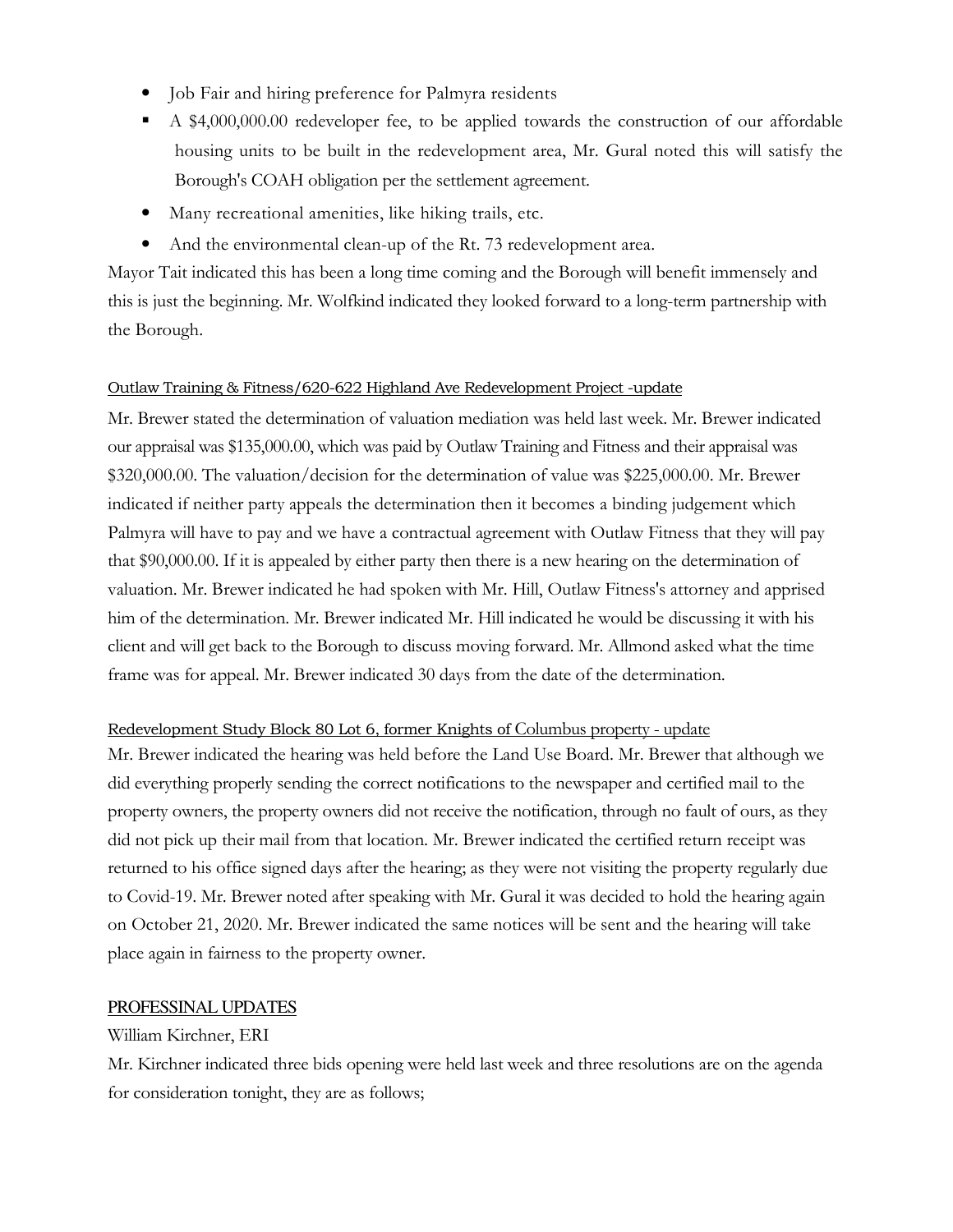#### 2020 Road Improvement Program

There were three bidders and our recommendation is to award the contract to Think Pavers Hardscaping, LLC, the lowest bidder, in the amount of \$346,138.00 which is below the engineer's estimate of \$485,916.37.

#### 5 & Race Street Improvement Project

There were three bidders and our recommendation is to award the contract to Think Pavers Hardscaping, LLC, the lowest bidder, for Alternate Bid in the amount of \$485,142.00 which is below our estimate of \$537,646.50.

#### Temple Avenue Project non-TAP grant portion

There were four bidders and our recommendation is to award the contract to Think Pavers Hardscaping, LLC, the lowest bidder, in the amount of \$937,602.00 which is slightly over our estimate of \$933,000.00 however combined with the savings on the other projects their recommendation stands. Mr. Kirchner stated another resolution on the agenda tonight is the resolution to adopt the Policy and Procedures Manuel for the Management of Federal Aid Projects. Mr. Kirchner indicated they are the basic outlines/steps to be taken when accepting federal aid funds and how that funding should be managed.

Mr. Kirchner indicated he has received the quote for the basketball backstops for Legion Field and will be sending the recommendation letter to Ms. Condo tomorrow. Mr. Kirchner stated the cost of replacement of both backstops will be \$2,475.00. Mr. Kirchner indicated once received public works will be installing those backstops.

Mr. Kirchner indicated he was in the process of looking into the HVAC system improvements and or requirements necessary to reopen our various buildings safely, to the public. He noted he would have maintenance scheduled to have the maximum air exchange as possible.

Mr. Kirchner stated when he looked into the flag poles the War Memorial committee had stored at public works, he found they appear to be a residential type pole, not quite three inches in diameter which are in three sections and when assembled are about 20 feet. Mr. Kirchner indicated he was concerned about someone being able to take them apart and noted for a park type setting typically you would want to go with a solid type pole. Mr. Kirchner indicated he had priced a commercial grade solid type pole, 25-foot-high, 4-inch in diameter and it would cost about \$850.00 and would cost about \$500.00 to install. Mr. Gural indicated that because the poles are residential type and they would be included in a park setting, our recommendation would be not to use those poles and to instead order the commercial type poles, as safety is most important. Mr. Allmond noted the back story as to how those poles were purchased by the War Memorial Committee, with the intention of including/ installing them with the upcoming project. Dr. Cloud asked if, because Think Pavers won all three bids was there a conversation with them regarding cost savings as a result of them completing those projects together. Mr. Kirchner indicated that once a public bid is taken there is no negotiating the price or changing the quote, however he felt that when Think Pavers Hardscaping. LLC bid all three projects they took into consideration the magnitude of the three projects and priced them accordingly. Mr.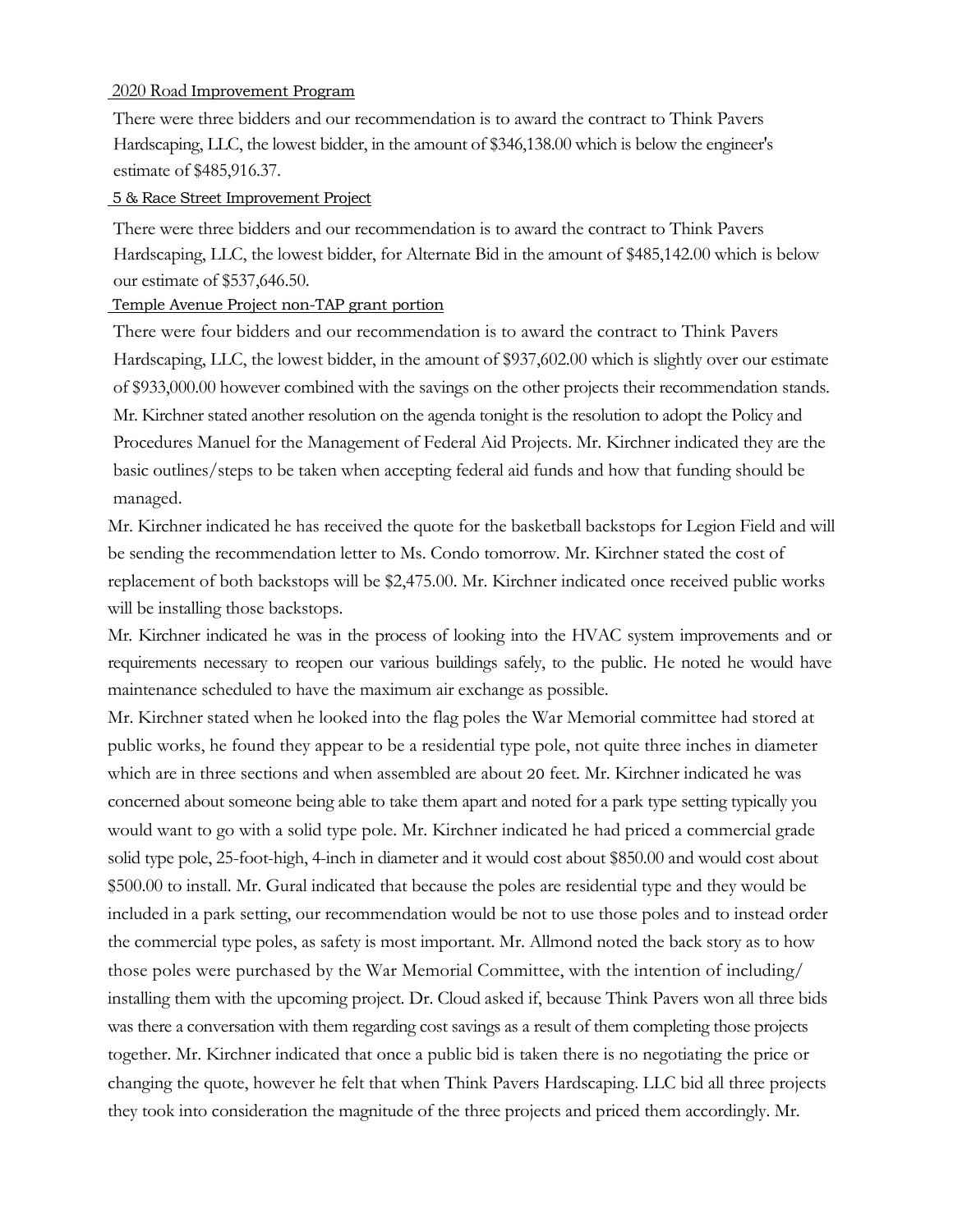Gural noted that Think Pavers Hardscaping, LLC is the contractor who completed the improvements to Chief Payton I Flournoy Park.

### **PUBLIC COMMENT**

#### Mayor Tait noted:

We requested those participants wishing to have or make a Public comment, email their questions or comments in advance to Borough Clerk Rita Jackson at diackson@boroughofpalmyra.com. The opportunity to submit comments prior to meeting expired at 12:00 PM on Monday September 21, 2020. All comments will become part of the record and included with the Meeting Minutes. Mayor Tait asked for a motion to open the Public Portion. Mrs. Russell made a motion to open the public portion for comments. President Howard second the motion.

### **All members present voted in favor of the motion. Motion Carried**

The Municipal Clerk read the following comments received:

#### **Ms. Jacko — Delaware Avenue**

I have a couple questions I would like addressed at the Council Meeting

Why aren't there any speed limit signs on Delaware Ave? Why aren't there any "Drug Free School Zone" signs in front of the schools? Why are the public works trucks always driving around numerous times of the day /week with empty trucks?

The street sweeper machine seems to create more of a mess, than actually cleaning the streets. With so many more things that need to be done in Palmyra, maybe the street sweeper can be retired? How do I go about logging into the meeting on Monday night?

#### **Ms. Fusco- Lincoln Avenue**

I hope you and your family are all safe and healthy.

I noticed the agenda includes a discussion item regarding use of Legion Field and the community facilities. Because the COVID pandemic will be an ongoing challenge, I feel it would be in the best interest of the community to re-open facilities if at all possible, for activities that are low risk, and in a manner that is in accordance with the CDC and NJ guidance. This may be a challenging prospect, but if there *is* any interest in doing so, I would like to volunteer my time and expertise to facilitate such an undertaking. I have been a nurse for over 30 years, with 22 of those years as a certified infection prevention professional and would be happy to provide any assistance I can.

#### Thank you

Ms. Jackson noted she had received an email from Mrs. Robinson indicated she had a comment for tonight meeting and would be logging in. Ms. Jackson asked Mrs. Robinson if she was present.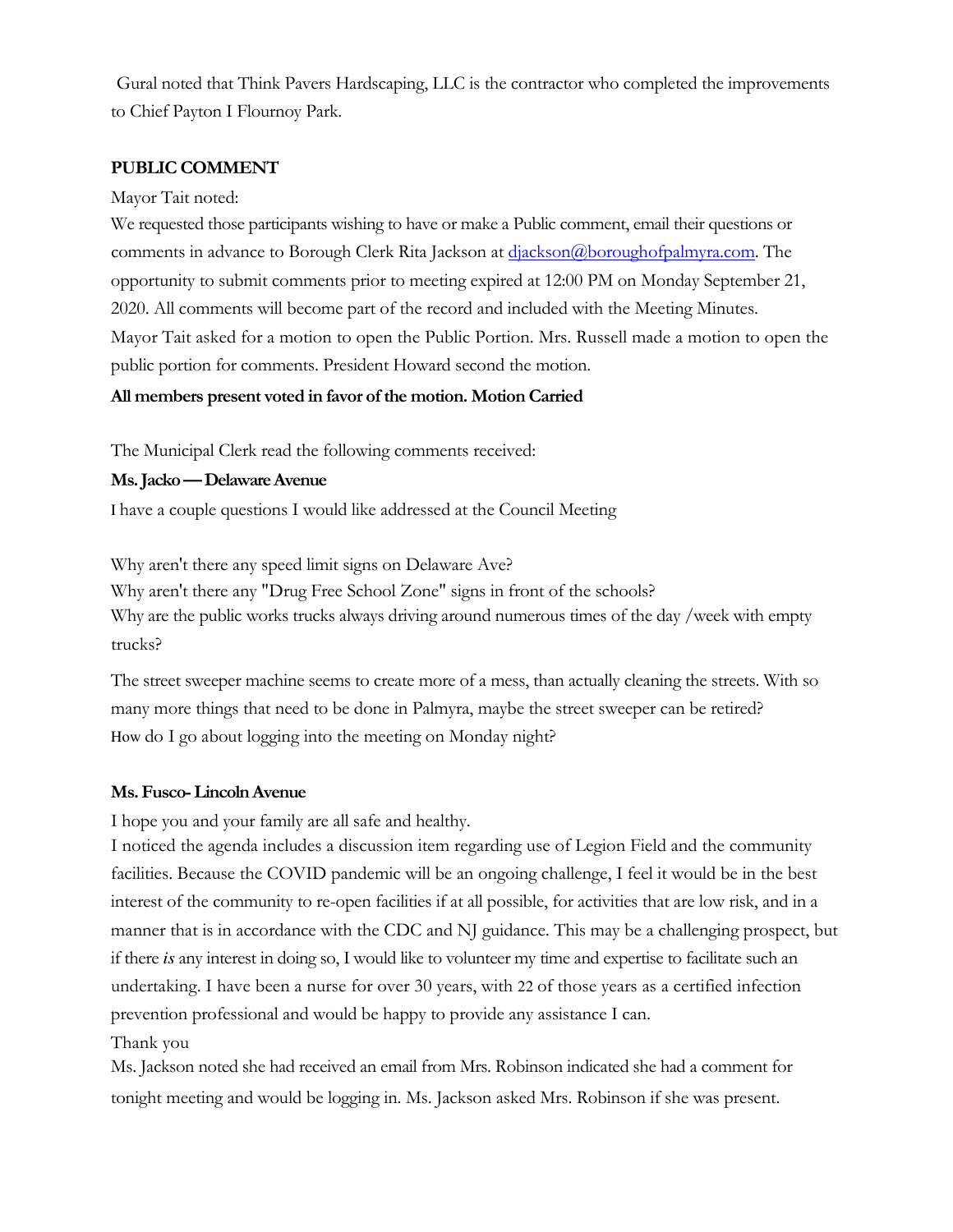#### **Mrs. Robinson- 5th Street**

Mrs. Robinson indicated some of our policies and or ordinances maybe a bit antiquated, noting they may be hurting some residents rather than helping them. Mrs. Robinson stated she was bringing it to council's attention to ask for help for a fellow community member. Mrs. Robinson indicated she sent photos to the governing body so that could see an understand what she was inquiring about. Mrs. Robinson indicated that prior to 2020 the sidewalk in front of 414 W 5'1' Street was crumbled and full of holes. Mrs. Robinson explained the homeowner was given a new sidewalk but unfortunately it was completed with pavers not concrete. Mrs. Robinson indicated the sidewalk is beautiful but unfortunately, she is faced with having to take up the pavers and replace with concrete or face the expense of going before the Land Use Board. Mrs. Robinson indicated there is no curb along the front of the house and it has not been there you years. Mrs. Robinson asked what can council do to help with this problem. Mayor Tait indicated at this time a variance is needed and it must go before the Land use Board as it is governed by an Ordinance. Mayor Tait indicated she has to contact the Land Use Board for relief. Mayor Tait indicated the curbing outside a residence is the homeowner responsibility. Mr. Gural indicated curbing is sometime replaced which road reconstruction is completed but the proper body which could grant relief would be the Land Use Board. After some discussion it was noted that the curbing at that residence would be replaced with the upcoming 5th Street Road improvement project.

#### **Ms. Weiner- Charles Street**

Ms. Weiner indicated the Halloween Committee was having discussions regarding the House decorating contest as usual and are looking for approval to do a new scarecrow contest. Ms. Weiner explained the contest and indicated the scarecrows would be put up and taken down at a designated time by the participants. She indicated details on the contest had been forwarded to the governing body and hoped there would be enough participation to have at least half of the 50 poles along Broad Street decorated. Mr. Gural stated it sounds like the governing body is in agreement and it does not require any resources from the Borough just make sure we are abreast of the particulars of the contest. Ms. Weiner indicated the committee is looking at keeping the tradition of the Halloween Parade and is contemplating taking the parade to everyone else to avoid very large gatherings. Ms. Weiner noted they were thinking of doing something along the line of riding thru the entire town with a mini parade. Ms. Weiner indicated the committee would be contacting the fire company, police department and Lenny's towing and would be getting back to council when additional information is forthcoming.

Mr. Gural indicated he would respond to the other comments read tomorrow.

No one else from the public wishing to be heard, Mayor Tait asked for a motion to close the Public Portion. Mrs. Russell made a motion to close the public portion, Mr. Allmond second the motion. **All members present voted in favor of the motion. Motion Carried**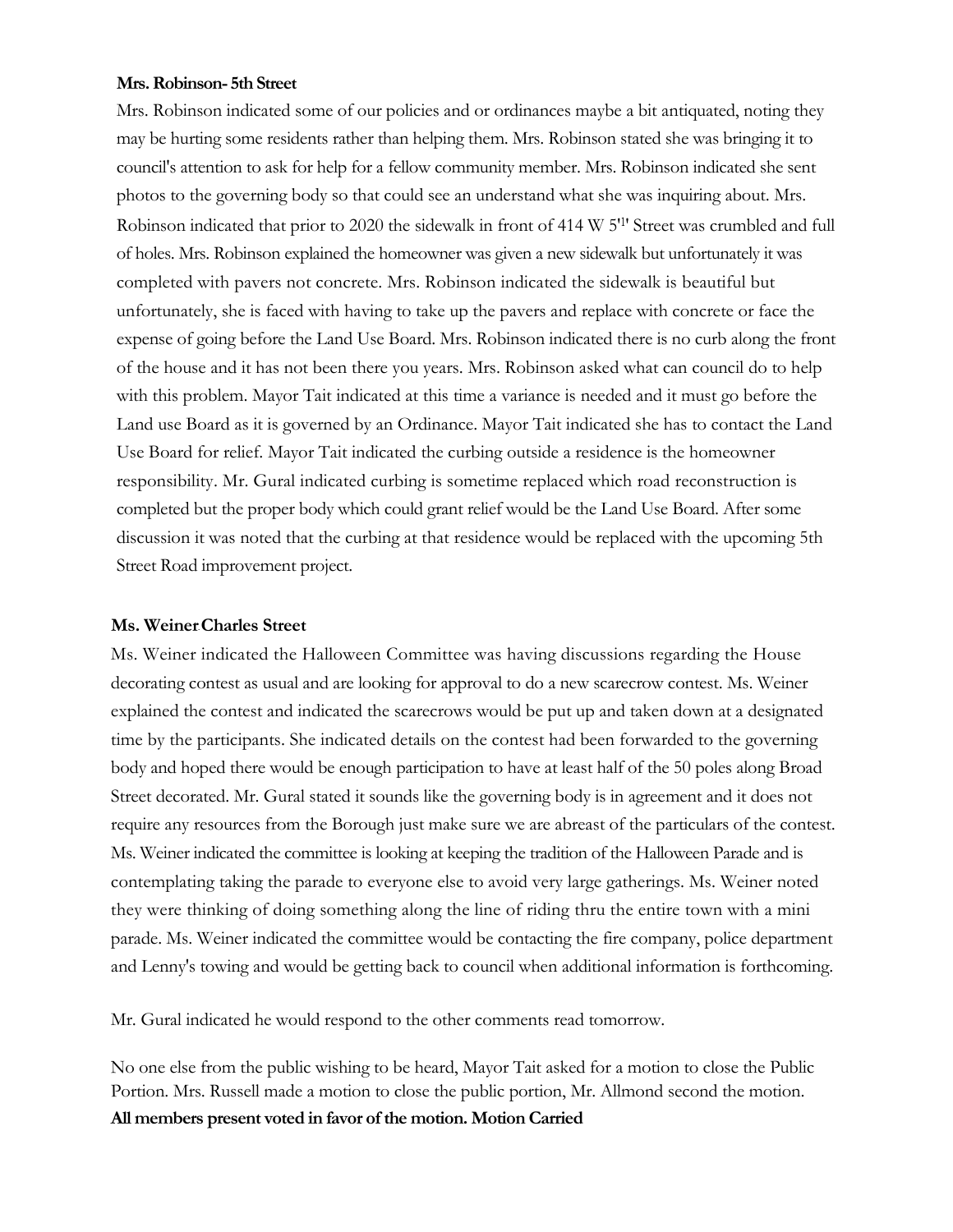## **ORDINANCES ORDINANCE ON SECOND READING Public Hearing**

**Ordinance 2020-09,** An Ordinance of the Borough of Palmyra to Amend and Supplement the Route 73 South Redevelopment Plan as Adopted by Ordinance 2003-7 and Ordinance 2005-16A of the Borough of Palmyra.

Mayor Tait asked for a motion to open Ordinance 2020-09 for public hearing. Mrs. Russell made a motion to open Ordinance 2020-09 for public comments. President Howard second the motion **All members present voted in favor of the motion.** 

No comments Mayor Tait requested a motion to close the public portion. Mrs. Russell made a motion to close the public hearing, President Howard second the motion.

## **All members present voted in favor of the motion.**

Mayor Tait requested of motion to approve Ordinance 2020-09. Mrs. Russell made a motion to approve Ordinance 2020-09. President Howard seconded the motion.

**At the call of the roll, the vote was:** 

**INFAVOR: Mr. Allmond, Dr. Cloud, Mrs. Jenkins, Mrs. McCann, Mrs. Russell, President Howard AGAINST: None** 

**Motion carried. Ordinance 2020-09 was adopted** 

## **RESOLUTIONS**

Resolution **2020-174** and Resolution **2020-188** will be enacted as a single motion, if any resolution needs additional discussion it will be removed from the consent agenda and voted on separately. Mayor Tait asked if anything needed to be pulled from the consent agenda. Borough Council indicated no.

**Resolution 2020-174,** The Borough of Palmyra/NJ Department of Transportation Division of Local Aid and Economic Development Recommendation of Award of the Alternate Bid of 5th and Race Street Improvement Project of the Borough of Palmyra to Think Pavers Hardscaping, LLC in the amount not to exceed \$485,142.00 subject to review and Certification of the bid documents by the Solicitor and CFO.

**Resolution 2020-175,** The Borough of Palmyra/NJ Department of Transportation Division of Local Aid and Economic Development Recommendation of Award of the Temple Boulevard Improvement Project of the Borough of Palmyra to Think Pavers Hardscaping, LLC in the amount of \$937,602.00. subject to review and certification of the bid documents by the Solicitor and CFO.

**Resolution 2020-176,** Resolution Approving Natalie L Fries as an Active Member of the Palmyra Fire Department

**Resolution 2020-177,** Resolution of Governing Body Acknowledging Receipt of and Certification of the 2019 Municipal Audit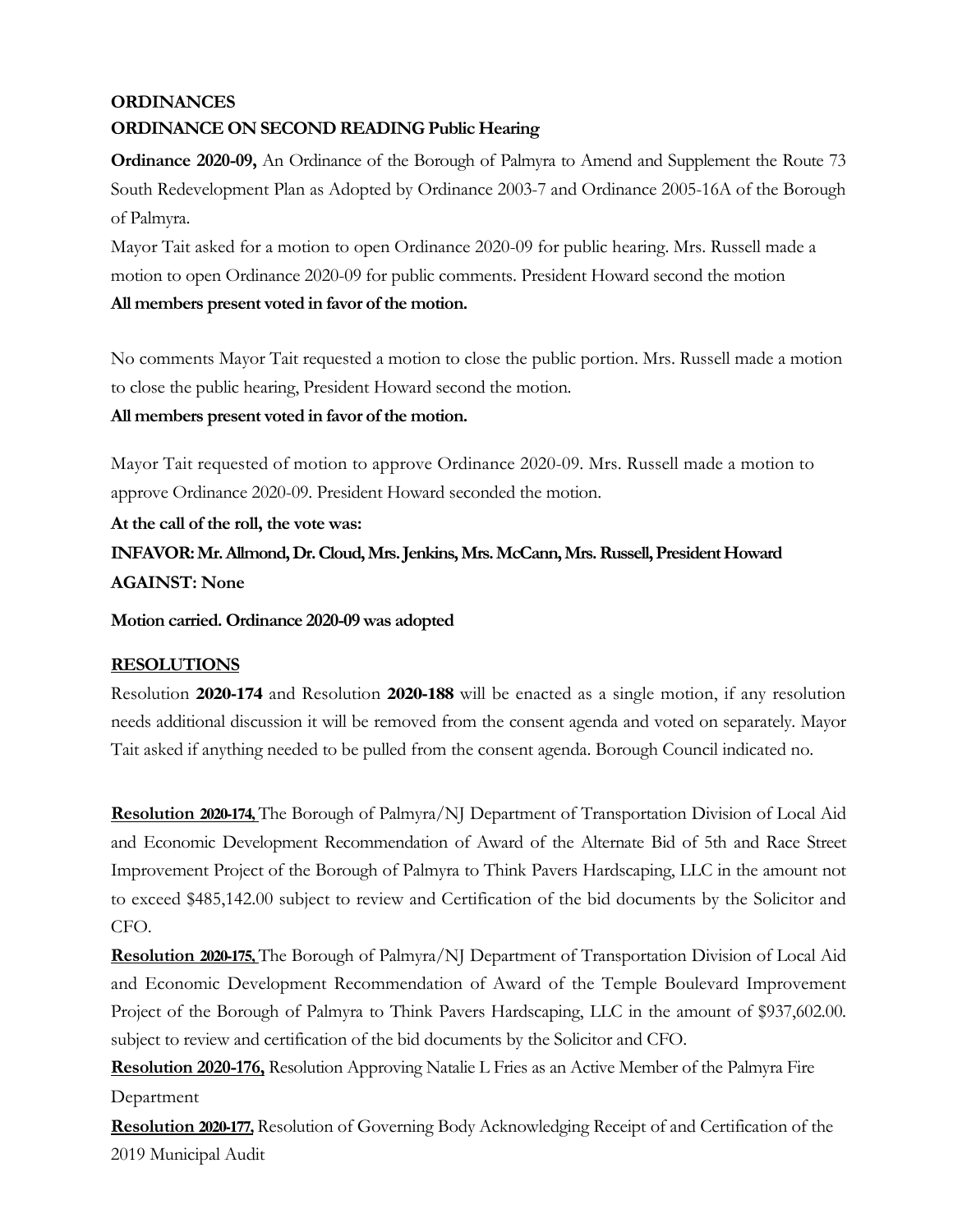**Resolution 2020-178,** Resolution awarding a contract to Think Pavers Hardscaping, LLC for the 2020 Road Improvement Project Baser Bid and Alternate Bid in the total amount of \$346,138.00 subject to review and Certification of the bid documents by the Borough Solicitor and CFO.

**Resolution 2020-179,** Resolution Accepting the Burlington County Municipal Park Development Grant in the amount of \$75,000.00 and Authorizing Mayor Tait to execute any required documents.

**Resolution 2020-180,** Resolution Requesting Approval of item of Revenue and Appropriation NJ.S.A.

40A:4-87(Chapter 159) Veterans Memorial Park Enhancements in the amount of \$75,000.00

**Resolution 2020-181,** Resolution Appointing Linda Yansick as Secretary for the Shade Tree Advisory Board with an Annual Stipend of \$750.00 Effective with the Next Regularly Scheduled Meeting, October 7th, 2020

**Resolution 2020-182,** Resolution Adopting the Borough of Palmyra Policies and Procedures Manual for the Management of Federal Aid Projects

**Resolution 2020-183,** Resolution Authorizing the Cancellation of Outstanding Checks from the Borough of Palmyra Municipal Court General Account

**Resolution 2020-184,** Resolution Authorizing the Cancellation of Outstanding Checks from the Borough of Palmyra Municipal Court Bail Account.

**Resolution 2020-185,** Resolution Approving Katherine A Sacca as an Active Member of the Palmyra Fire Department

**Resolution 2020-186,** Resolution Requesting Approval of item of Revenue and Appropriation N.J.S.A. 40A:4-87 (Chapter 159) Temple Blvd Reconstruction FY 2018 Municipal Aid Program in the amount of \$250,000.00

**Resolution 2020-187,** Resolution Authorizing the 2020-2021 Liquor License Renewal for Oberg LLC, T/A Curran's Irish Pub/5 West Plenary Retail Consumption License with Broad Package #0327- 32-003-007

**Resolution 2020-188,** Resolution Authorizing the Payment of Bills for the Month of August 2020 in the Amount of \$1,889,429.89.

Mayor Tait requested a motion to approve resolutions 2020-174 thru 2020-188. Mrs. Russell made a motion to approve Resolutions 2020-174 thru 2020-188. Mr. Allmond seconded the motion. **At the call of the roll:** 

## **INFAVOR: Mr. Allmond, Dr. Cloud, Mrs. Jenkins, Mrs. McCann, Mrs. Russell, President Howard AGAINST: None**

**Motion Carried. Resolutions 2020-174 thru Resolution 2020-188 were approved** 

## **MOTION TO APPROVE TREASURERS REPORTS**

Mayor Tait requested a motion to approve the Treasurer's Reports for August 2020. Mrs. Russell made a motion to approve the Treasurer's Reports for July 2020. President Howard second the motion.

## **At the call of the roll:**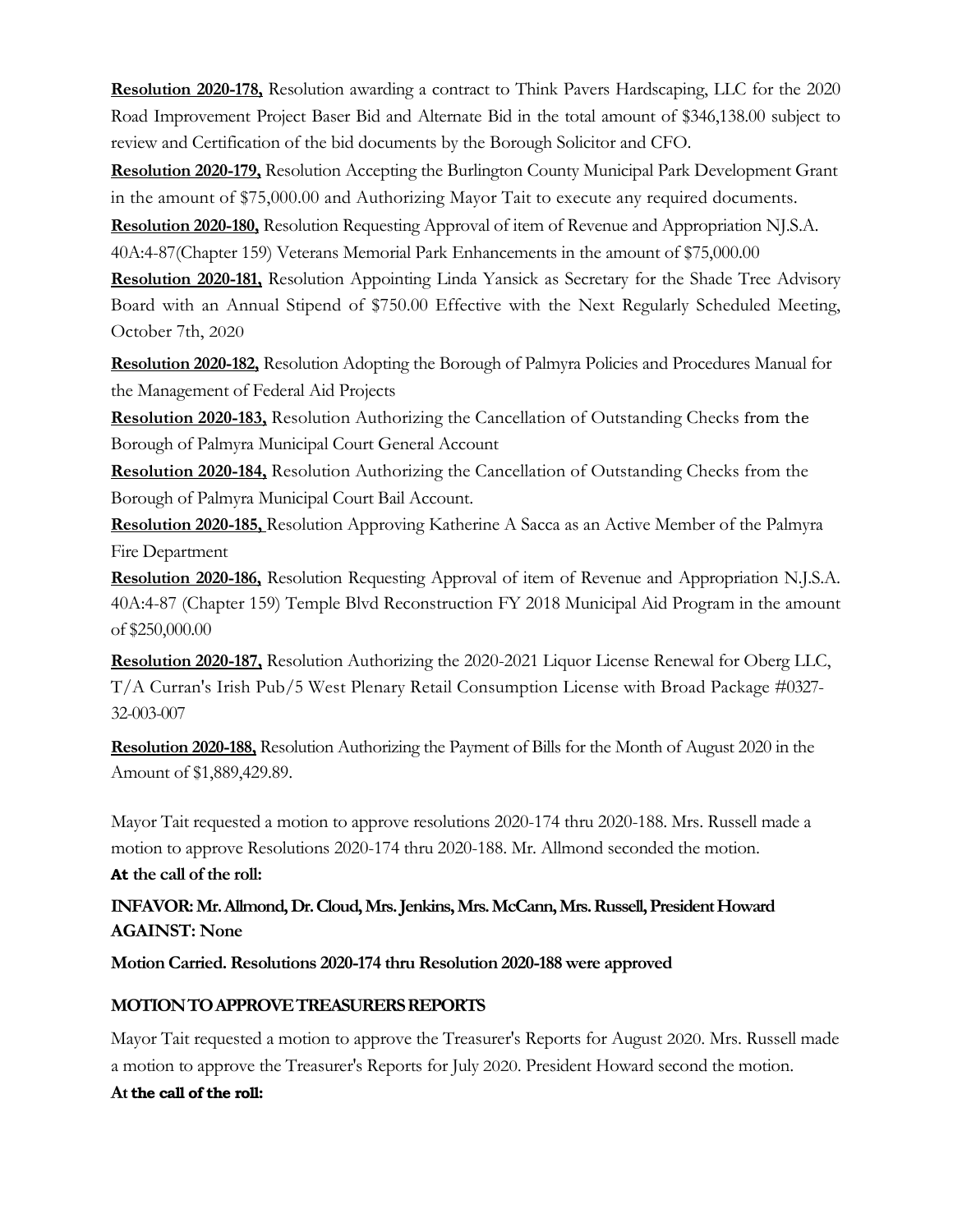## **INFAVOR: Mr. Allmond, Dr. Cloud, Mrs. Jenkins, Mrs. McCann, Mrs. Russell, President Howard AGAINST: None**

**Motion Carried. Treasurers Report was approved.** 

## **MOTION TO APPROVE TEMPORARY ABC OURDOOR CONSUMPTION/SOCIAL PERMIT**

Mayor Tait requested a motion to approve the Temporary ABC Outdoor Consumption/Social Permit for Park Tavern. President Howard made a motion to approve the Temporary ABC Outdoor Consumption/Social Permit for Park Tavern. Mrs. Russell second the motion. **At the call of the roll:** 

## **INFAVOR: Mr. Allmond, Dr. Cloud, Mrs. Jenkins, Mrs. McCann, President Howard AGAINST: None**

### **Motion Carried. Temporary ABC Outdoor Consumption/Social Permit was approved.**

Mrs. Russell inquired as to exactly where the consumption would be taking place on the property. Mr. Gural explained the diagrams were included in an email send to the governing body, noting on the front porch and a small area in the back-parking lot. Mr. Gural also noted the original resolution, Resolution 2020-141, adopted to allowing licensed business to apply for outdoor consumption extensions expires today. Mr. Gural indicated a resolution would be necessary to extend the expiration date to November 30th, 2020.

**Resolution 2020-189,** Resolution Amending Resolution 2020-141 extending the deadline from September 21, 2020 to November 30, 2020.

Mayor Tait requested a motion to approve Resolution 2020-189, Amending Resolution 2020-141 extending the deadline from September 21, 2020 to November 30, 2020. Mrs. Russell made a motion to approve Resolution 2020-189. President Howard seconded the motion.

**At the call of the roll:** 

## **INFAVOR: Mr. Allmond, Dr. Cloud, Mrs. Jenkins, Mrs. McCann, Mrs. Russell, President Howard AGAINST: None**

**Motion Carried. Resolution 2020-189 was approved** 

### **DISCUSSION ITEMS**

Mayor Tait indicated in the beginning of the pandemic the governing body decided there would be no public events until Christmas. Mayor Tait indicated the governing body did not consider the Town Wide Yard sale. After some discussion regarding having the event Mr. Gural indicated the event could be held allowing residents to have a yard sale on one particular day noted without having to pay the normal yard sale fee. After some additional discussion it was decided to hold the Town Wide Yard Sale on October 3rd, 2020 with a rain date of October 4th, 2020. No maps will be completed and the electronic sign, our website and Facebook will be used to advertise the sale; and there will be no permit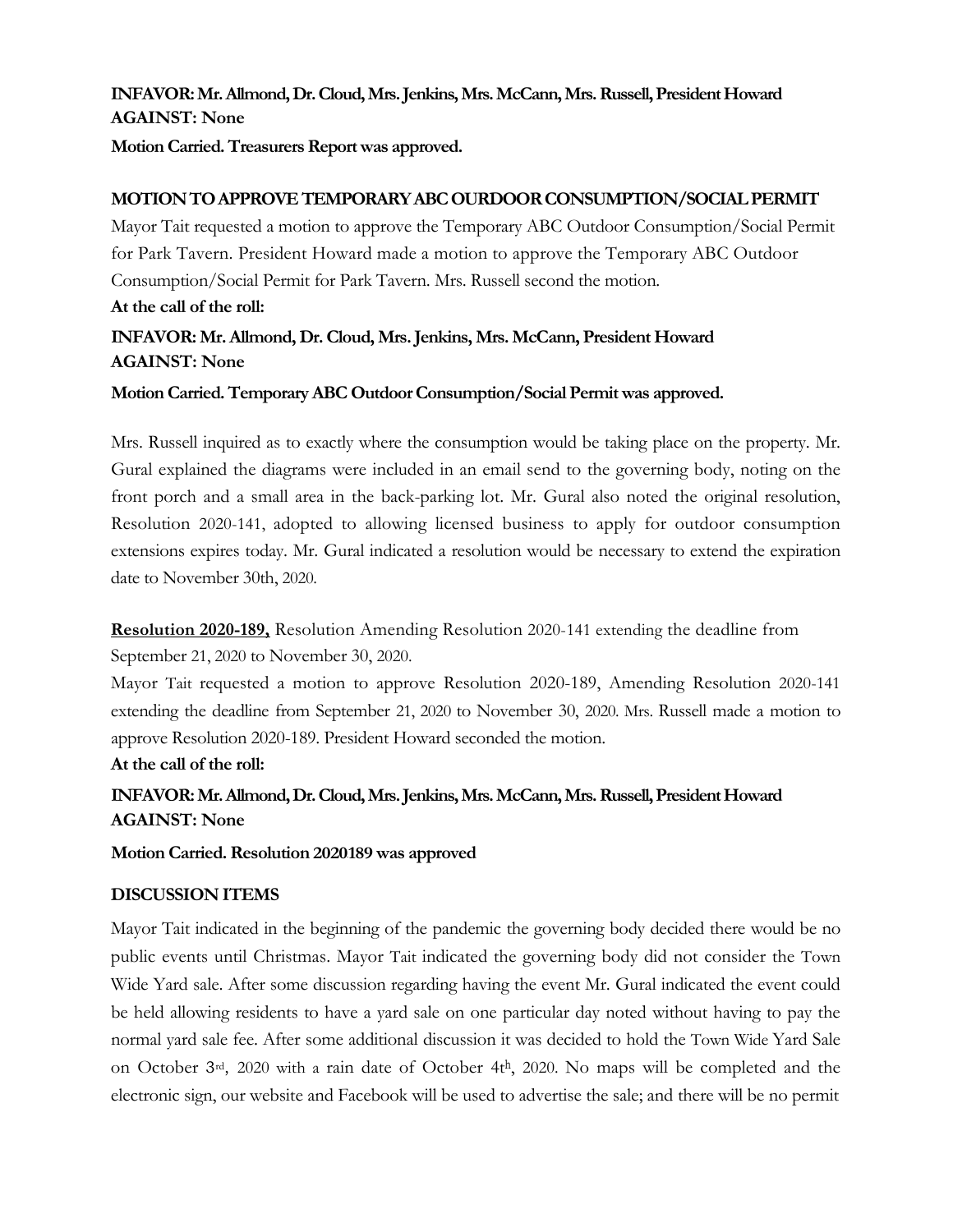fees on that date. Chief Campbell indicated the Police Department Firearms Basic Training Seminar was very successful everyone enjoyed the content of the class and the fact that it was held in person. Chief Campbell indicated over ninety people are on the wait list and there are two more classes scheduled.

Mr. Gural indicated currently we do have a date for the reopening of Borough Hall to the public. Mr. Gural stated the improvements have been completed however were still have concerns regarding the restrooms. Mr. Gural stated the tax office staff will be returning to working in office on a full-time basis beginning this Wednesday noting the Tax sale to be held in November will be held in Borough Hall. Mr. Gural indicated all part-time hourly employees will be paid for hours worked only beginning with the next pay period. Mr. Gural stated he would be sending the governing body suggestions as to how the restroom situation could be rectified moving forward. Mr. Gural indicated we are starting to normalize operations at Borough **Hall** however have a few more things to address before we are ready open to the public. Mayor Taft asked council how they felt about holding the council meetings back in Borough Hall. Mr. Allmond inquired about enough space in Borough Hall to be able to social distance with an undetermined number of attendees, not wanting to turn anyone away from a public meeting. Mr. Rosenberg indicated we would need to provide at least 6 to 8 feet distance between attendees which may prove to be unattainable for Borough Hall. Mr. Rosenberg indicated the place may need to be changed to the Community Center to be able to accommodate them. There was some additional discussion regarding the location and the number of people able to attend, council meeting in person and the public attending remotely. Mr. Gural indicated he would need to take a look at something things in Borough Hall to determine if the laptops will work with our firewall. Mrs. Russell indicated she would like to have the option of physically attending or virtually attending the meetings as she is concerned with it causing an issue which would cause a problem with her full-time job. Dr. Cloud indicated she felt we were doing the right thing as we currently are, given the circumstances and it appears to be more people attending these meeting than before. Mr. Gural indicated he would look into it and get back to council with some ideas.

Municipal Clerk Jackson indicated she had just received an email from Mr. Rader indicating he had been unable to turn on his microphone to give his comment during the public comment. Mayor Tait asked if Mr. Rader was still in attendance... after a brief wait Mr. Rader spoke.

#### **Mr. Rader -Harbour Drive**

Mr. Rader stated he has attended Borough Council meetings for over twenty years participating during public comment. Mr. Rader referred to a memo from Mr. Rosenberg to the governing body dated January 11, 2002. Mr. Rader read the memo regarding participation of the public at public meetings noting particular portions as follows: It is the intent of the Mayor and member of Borough Council to afford the public the opportunity to offer comment to the fullest extent possible, noting the public will have the opportunity to address that governing body upon the conclusion of the meeting except as otherwise required by law. Mr. Rader indicated for 18 years there has been a public session after the conclusion of the business meeting before adjournment. Mr. Rader indicated Mayor Tait eliminated the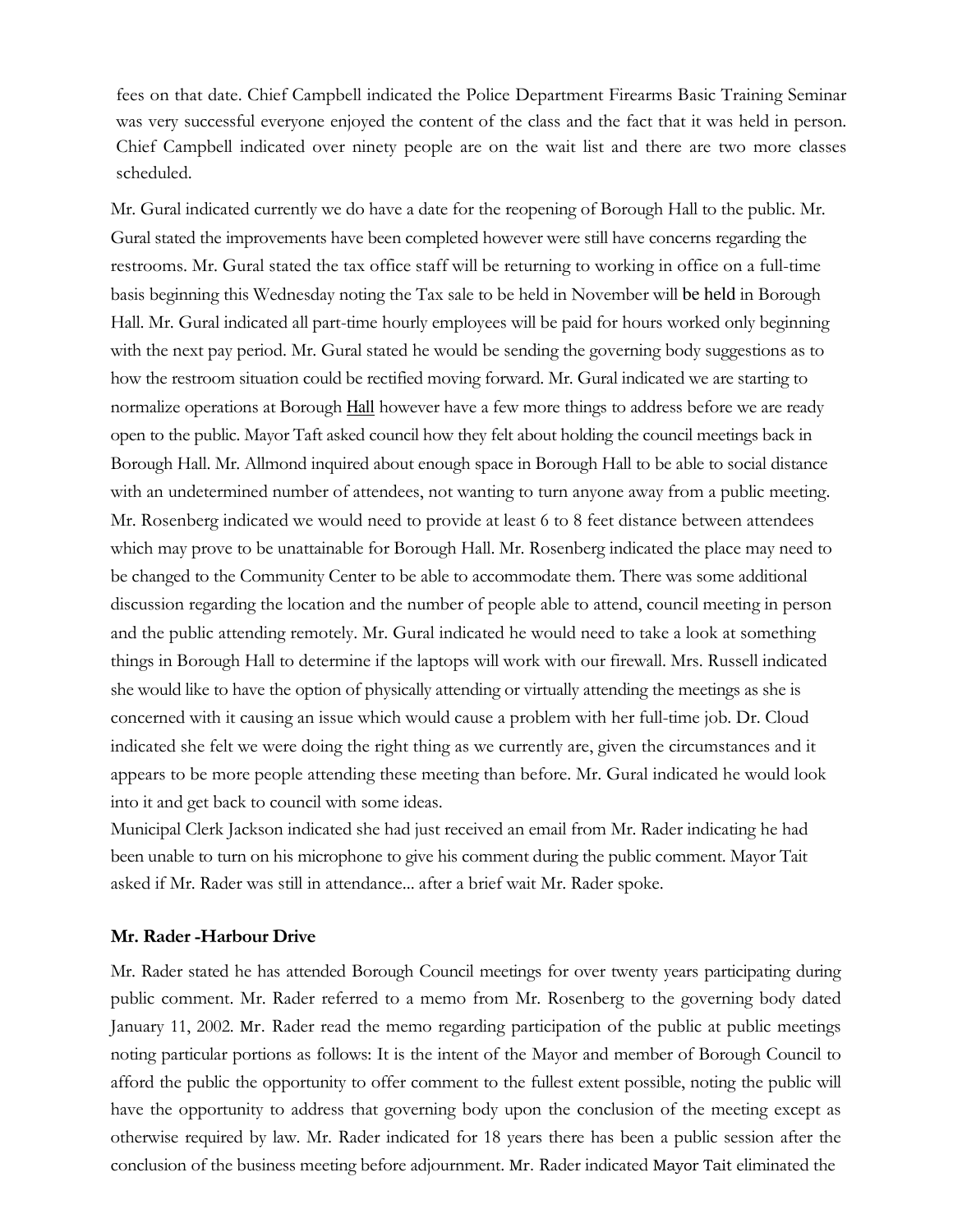second public session. Mr. Rader asked again why that portion which was set by precedence was eliminated. Mr. Rader stated Mayor Tait is the first Mayor in Palmyra who has not allowed the public the opportunity to speak by way of public portion after the regular meeting business Mr. Rader asked if it was the Mayor's intension to eliminate the public from participating in public meetings. Mr. Rosenberg stated, Mr. Rader as well as every person who has every attended a Palmyra public meeting has had the opportunity to speak. Mr. Rosenberg stated this evening the Mayor afforded Mr. Rader the opportunity to speak, out of turn, when Council and the Mayor had no obligation to do so. Mr. Rosenberg again noted no one has ever been denied the opportunity to speak of the twenty years that he has been present. Mr. Rosenberg indicated different Mayors have conducted their meetings and allowing people to speak at different times. Mr. Rosenberg noted the previous Mayor held a public portion before ordinances and resolutions were read allowing the public to ask question or make comments regarding only those items on the agenda at that time and held a second public comments session to allow people to speak about anything on the agenda or that they wished. Mr. Rosenberg stated there has been a free exchange of ideas to afford the most members of the public the opportunity to speak at a time which is convenient for them. Mr. Rosenberg stated the Mayor has never limited the amount of time that any member of the public has been limited to during a public comment and the current governing body is doing nothing incorrectly with respect to the public comments section of the Borough Council meetings. Mayor Tait indicated she changed the public comment section to earlier in the meeting, in the beginning of the year, because many people voiced concerns regarding having to stay so late to ask a simple question or to make a comment regarding something which was not on the agenda. Mayor Tait indicated she just wants as many people as wish to, too be able to participate as easily as possible. There was some additional discussion and Mr. Almond noted the agenda was fine as it is and allows for anyone to make comments before the meeting and during the meeting and he did not believe anyone was losing out on an opportunity to voice their opinion.

Mr. Gural indicated the Collective Bargaining Agreement with Palmyra Police Association will be discussed at the public safety committee meeting which is scheduled for Thursday the 23rd. at 3:30pm. Mr. Gural indicated he had nothing new to report regarding the former mayor Michelle Arnold and payment of the advance travel funds owed the Borough.

Mr. Gural indicated we are working on it and he and Mr. Rosenberg would be putting together those public auctions for purchase of Borough-owned lots.

Mr. Gural indicated a request had come into the Borough asking that the wattage on the street light be reduced on Race Street. Mr. Gural stated after speaking with Chief Campbell the recommendation is that the light intensity not be reduced due to the number of calls to that area.

Mr. Gural indicated the concession stand the restrooms at Legion Field along with the community center and other Borough facilities are still not available to the public for use as we just cannot keep up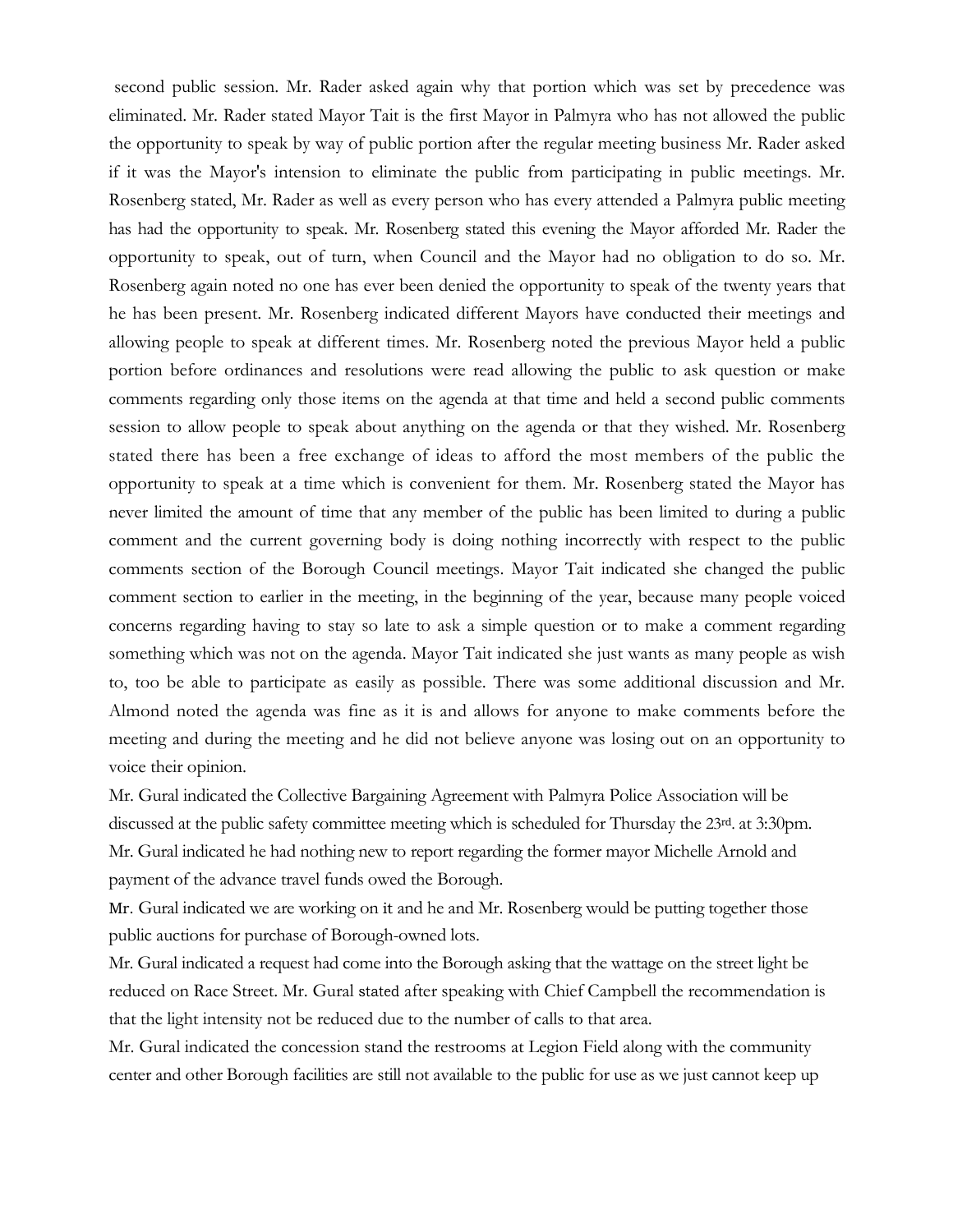with the required cleaning of those buildings during this pandemic.

Mr. Allmond indicated he spoke with Mr. McElwee regarding revising the scope of the Veterans Memorial Park Improvement project as we were granted a significant amount less than requested. Mr. Allmond indicated he had also reached out to Mr. Kirchner requesting an updated estimate and was waiting to hear back from him. Mr. Allmond indicated he would have a recommendation from the committee at the next meeting regarding how we should proceed with the project.

Mayor Tait indicated she had completed the class R. Mr. Gural stated any person affiliated with the Borough who has contact with or works with children must take the class Protecting Children from Abuse Training for Managers/Supervisors/Elected Officials as a requirement of JIF. Mr. Gural also noted to also reach out to Chief Campbell for the background check. Mrs. Jenkins asked if the training which teachers receive would be ok. Mr. Gural indicated he had spoken with the JIF regarding that issue and they indicated no, their training must be taken. Mr. Gural indicated he would check on the background checks and get back to all.

Mr. Gural stated we received a request from Cross River Fiber to run a telecommunications fiber optic cable thru town on the existing utility poles. Mr. Gural indicted he would need to speak with Mr. Rosenberg regarding the request and would place it back on the agenda for the next meeting. Mr. Gural stated Ms. Condo is implementing a new portion of the Time Trak time management system which will allow employees the ability to clock in from their desk or phone. Mr. Gural noted the 105th Annual NJLM Virtual Conference will be held November 16th, 2020 thru November 20<sup>th</sup>, 2020 if anyone is interested please contact Rita if you would like to attend. Mrs. Russell indicated she has received comments regarding the increase in panhandling that is occurring at WAWA and the surrounding areas. Mrs. Russell wanted to know if there was anything the governing body could do about it. Mr. Rosenberg noted that are some constitutional limitations to what a municipality can or cannot do in regards to pan handling. Mr. Rosenberg indicated he would look into it and have something in writing for the governing body at the next meeting. Chief Campbell indicated she had also reached out to New Jersey Transit in regarding to help noting the she will be meeting with them regarding the panhandling and juveniles coming down from Trenton and causing an issue with bike thefts in town.

Mrs. Russell stated that during their committee meeting they spoke about the recent pedestrian traffic crossing Broad Street. Mrs. Russell noted they were looking at what could be done to improve the pedestrian safe crossing Broad Street. Dr. Cloud asked if we could look at the pedestrian safety/injury data for the intersection of Broad Street and Cinnaminson Avenue and possibly having a conversation with the County about modifying the signaling at the intersection. Mr. Gural indicated they would discuss this issue at the public safety committee meeting. Mrs. Jenkins noted that a Broad Street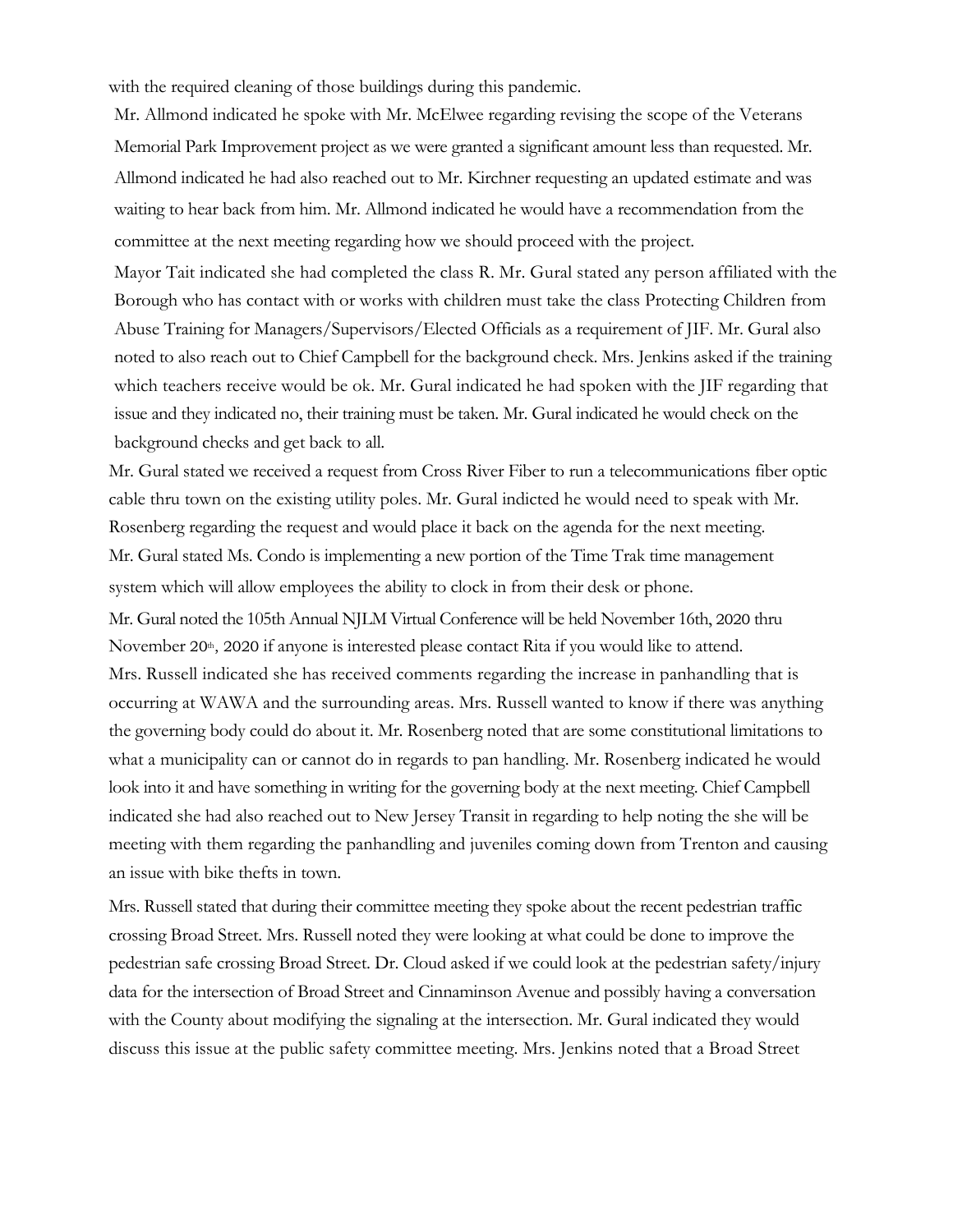Calming study was done some years ago and perhaps that would be useful for information. Dr. Cloud asked that after the public safety meeting that council be updated at the next meeting if possible.

## **ADMINISTRATORS REPORT**

Mr. Gural indicated we are still waiting for a response from PSE&G regarding the Special Franchise Tax.

Mr. Gural stated the PSE&G energy audit of Community Center has been completed we are waiting for report. Mr. Gural noted we have also extended the program to the Public Works facility and are awaiting the scheduling of the energy audit.

Mr. Gural stated the property located at 526 W 6th Street is a Sober Living Facility. Mr. Gural indicated any structure of this type, regarding construction and or operating is completely governed by the State of NJ Department of Community Affairs. Mr. Gural indicated that they may have the ability to override our local zoning ordinances, noting that a sober living facility is what's know as an inherently beneficial use similar to a church. Mr. Gural explained the concerns of the neighbors, how it can to be in the home and noted however *very* limited we are in what can be done. There was some additional discussion regarding the use, how it was obtained. Mrs. Kilmer noted she initially issued a zoning violation but has since withdrawn it.

Mr. Gural indicated the current contractor of the NJ Avenue Construction project may have said some inappropriate comments to a resident. Mr. Gural indicated he was dealing with it and would have a meeting with the owner of the company.

Mr. Gural stated the laptop computers have been installed and have been assigned.

Mr. Gural indicated Mr. Rosenberg sent a notification to all indicating which Burlington County Board of Taxation Appeals were granted. Mr. Rosenberg indicated there is one appeal that went directly to the tax court and it is in the discovery stage currently.

Mr. Gural the salary resolution and salary ordinance update will need to be completed within the next month. Mr. Gural indicated this should be completed every two years.

Mr. Gural indicated a resolution will be on the next agenda for the Police & Fire Dept 700 MHz radios which are a capital purchase.

Mr. Gural stated the Herbicide we use in the parks was over applied and that has been addressed by Mr. McGill and it won't happen again.

Mr. Gural indicated the tax sale will be held in November and it will be held in the Borough. The tax collection percentage rate we will hit and perhaps equal the tax collection rate of prior years.

Mr. Gural indicated we will continue to repairs the artificial turf until the replacement is done perhaps in 2022. Mr. Gural noted however that the governing body could choose to replace it now and pay off the debt service when we receive the funding from the redeveloper.

Mr. Gural indicated he spoke with Mr. Rosenberg and Chief Campbell and more reductions were made to their staffing of Animal Control Officers further stretching the agreement signed. Mr. Gural stated Mr. Rosenberg sent Willingboro Township terminating the agreement after the next thirty days.